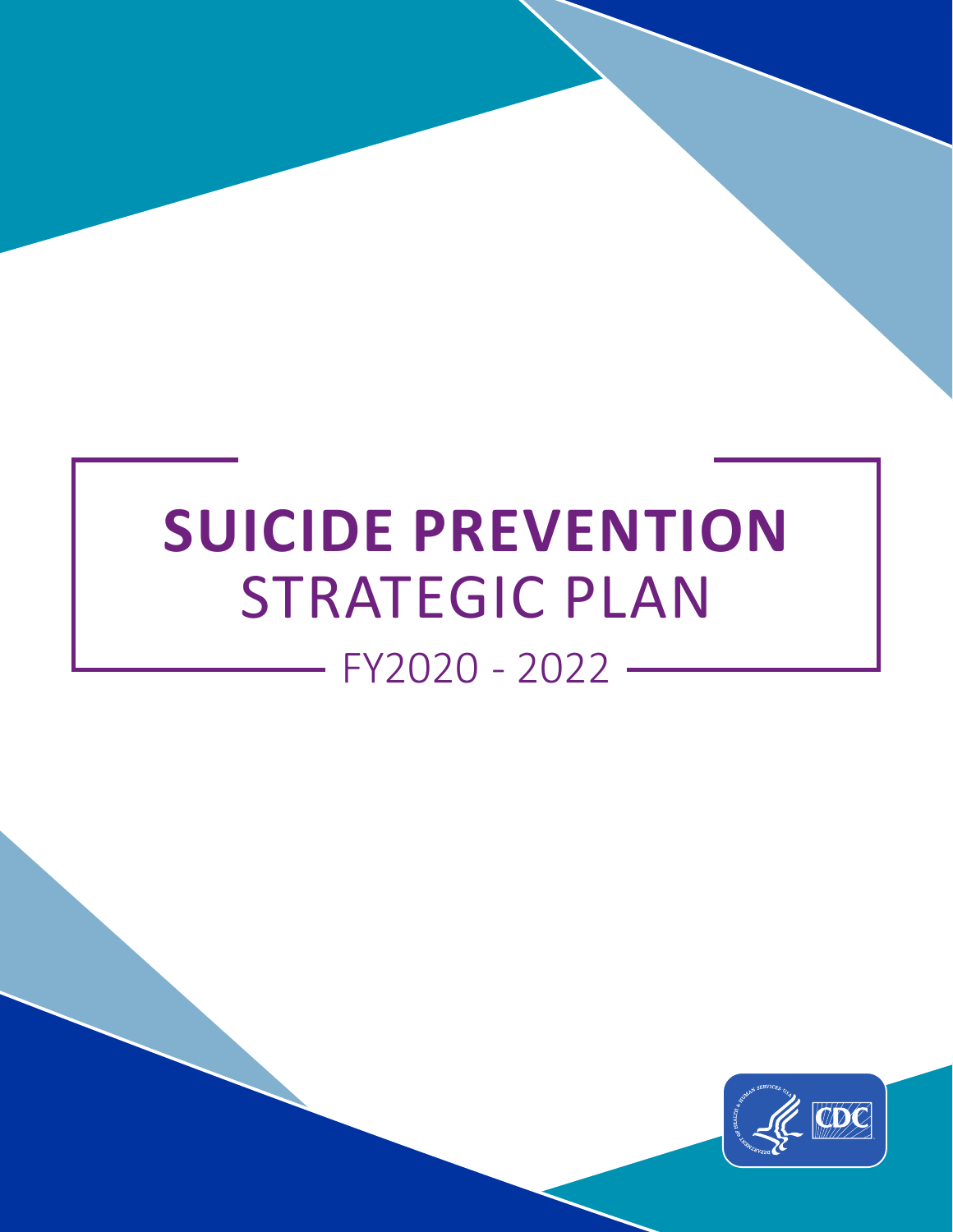## INTRODUCTION

Suicide is a critical public health problem in the United States. Despite a national strategy for suicide prevention and multiple federal, national, and state/local initiatives, as well as a large community of suicide prevention champions, suicide rates continue to climb. In 2018, suicide took more than 48,000 lives and was the 10th leading cause of death in the United States. A CDC Vital Signs report found that, between 1999 and 2016, rates of suicide increased by more than 30% in half of states (Stone et al., 2018). Further, suicide deaths represent just the tip of the iceberg with respect to individual, family, and community impacts. In 2018, 10.7 million adults reported having serious thoughts of suicide in the past year, 3.3 million made a suicide plan, and 1.4 million attempted suicide (SAMHSA, 2019). A forward-looking effort built upon new evidence and past accomplishments is needed to reduce suicide, suicide attempts, and related health and social impacts.

Mental health conditions are often seen as the cause of suicide, but suicide is rarely caused by any single factor. Suicide risk goes beyond a focus on mental health concerns alone. Factors increasing and decreasing suicide risk occur at the individual, relationship, community, and societal levels. Risk factors include adverse childhood experiences (ACEs [e.g., exposure to violence]);

> **Public health departments are poised to take the lead**

on advancing a comprehensive approach to suicide prevention

### In 2018, suicide took more than **48,000 lives** and was the **10th leading cause of death** in the United States

relationship, school/job/financial, criminal/legal, and health problems; loss of a friend or loved one to suicide; prior suicide attempts; easy access to lethal means among people at risk; substance use; and mental health concerns, among others. Given the multiple factors associated with suicide, multiple opportunities for prevention and intervention exist.

To prevent suicide and to address the broad range of risk and protective factors (e.g., social connectedness, effective clinical care, problem-solving skills), a comprehensive and coordinated approach is needed. Such an approach involves data driven decision-making, relies on the best available evidence, and requires strong leadership and collaboration of multi-sectoral partners. Public health departments are poised to take the lead on advancing a comprehensive approach to suicide prevention due to their focus on social determinants of health (e.g., safe housing, job opportunities, social support, access to health care services, education); shared risk and protective factors (Wilkins, et. al., 2014); their long-standing role of community conveners to address complex health challenges; and the essential services they provide to their communities (e.g., monitoring health, mobilizing community partnerships, and evaluating effectiveness of interventions) (CDC, 2018).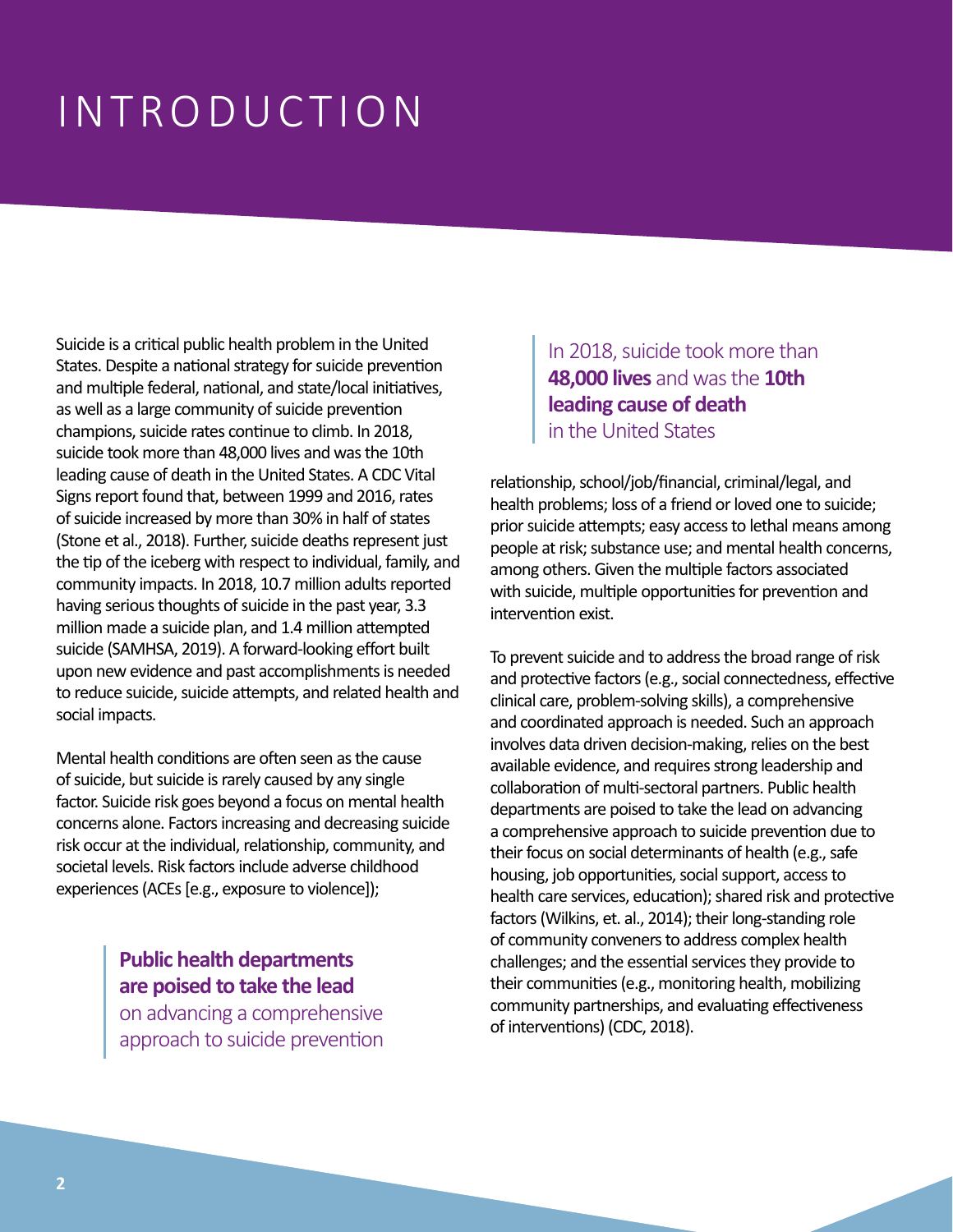In 2017, the National Action Alliance for Suicide Prevention (Action Alliance), the public-private partnership working to advance the National Strategy for Suicide Prevention, and the American Foundation for Suicide Prevention (AFSP) put forth a national goal to reduce suicide rates by 20% by 2025 (Action Alliance, 2017). To facilitate achievement of this goal, CDC developed its comprehensive public health approach to suicide prevention that relies on data, science, and action, grounded in a strong foundation of collaboration for maximum impact. **Data** are used to track trends and understand the nature of the problem, who is impacted, and what factors contribute to or reduce suicide. **Science** affords us the opportunity to rigorously test and evaluate what works to prevent suicide and to guide the implementation of evidence-based approaches. Together, data and science contribute to public health **action**, the results of which feed back into the system for continuous program improvement. These efforts are best achieved through **collaboration** and engagement with federal, national, and state/local partners, such as the Action Alliance, Federal Working Group on Suicide Prevention (e.g., SAMHSA, NIMH, VA, IHS), Safe States Alliance, suicide prevention champions, including survivors of suicide loss and the lived experience communities, and national organizations such as AFSP, Suicide Awareness Voices of Education (SAVE), American Association of Suicidology, and the Suicide Prevention Resource Center (SPRC), among others. Together, the effective utilization of data, science, action, and collaboration will help save lives.

The following three-year strategic plan leverages CDC's strengths and collaborations and focuses resources on the areas where greatest impact on suicide prevention can be achieved. This plan includes four priorities:

**DATA:** Use new and existing data to better understand, monitor, and prevent suicide and suicidal behavior

**SCIENCE:** Identify risk and protective factors and effective policies, programs, and practices for suicide prevention in vulnerable populations

**ACTION:** Build the foundation for CDC's National Suicide Prevention Program

**COLLABORATION:**Develop and implement wide-reaching partnership and communication strategies to raise awareness of suicide prevention activities



### **VISION**

No lives lost to suicide

### **MISSION**

Use data, science, and partnerships to identify and implement effective suicide prevention strategies to foster healthy and resilient communities across the United States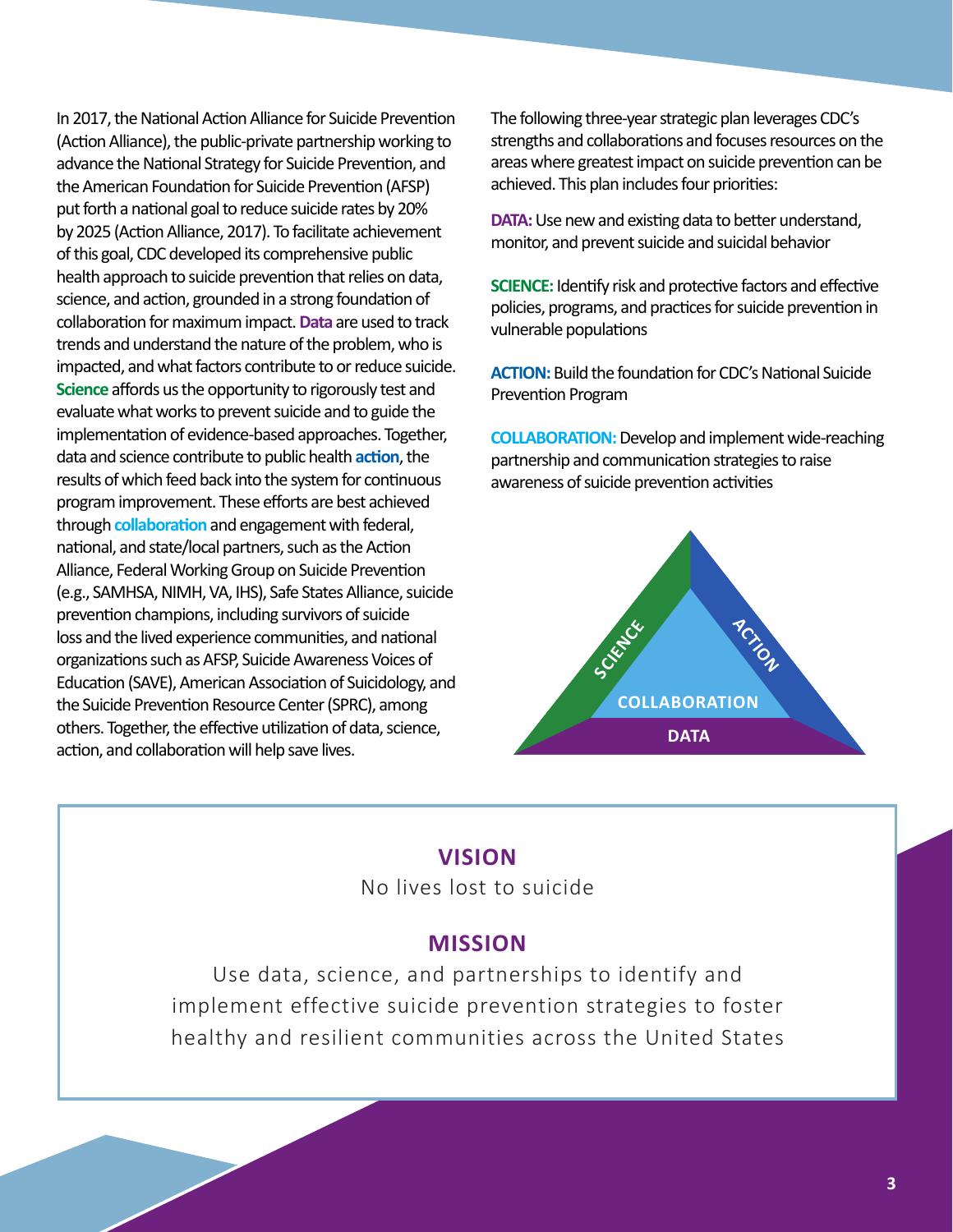# STRATEGIC PRIORITIES

### DATA

Use new and existing data to better understand, monitor, and prevent suicide and suicidal behavior

Data serve as the backbone of a public health approach to suicide prevention. Surveillance data are used by public health practitioners to define the problem of suicide, including its scope, magnitude, and trends over time. Data also direct us to the factors increasing or decreasing suicide risk; show where additional prevention resources are needed most; and help us understand the effectiveness of prevention policies, programs, and practices. However, gaps in data exist, and new data sources and innovative methods remain untapped. For example, data from traditional surveillance systems often lack timeliness, but the growth of syndromic surveillance and near real-time data offer the potential to track trends and identify spikes in suicide and suicide attempts. Additionally, geographic information systems software also provides the ability to geolocate suicide hotspots.

New data sources and innovative data methods can also provide opportunities for rapid preventive action in states and communities. Emerging data science tools, methods, and techniques also hold great promise for advancing our understanding of suicide and suicidal behavior and informing prevention efforts. For example, machine learning models using multiple near real-time data sources have shown potential for estimating weekly suicide trends with high accuracy and timeliness. Improvements in the data and tools to use them, coupled with dissemination to states and communities to drive action, can improve our efforts to stem increases in suicide and reverse current trends.

#### **GOAL 1: Improve the quality and enhance the use of existing data sources and systems**

**OBJECTIVE 1.1:** Link CDC data sources and other federal data systems to provide more comprehensive, holistic details on suicide mortality than each system can provide on its own, with a focus on vulnerable populations

**OBJECTIVE 1.2:** Improve the quality, utility, and accessibility of existing data for analyzing nonfatal suicide-related outcomes (e.g., self-harm, suicide attempts, nonsuicidal self-injury)

**OBJECTIVE 1.3:** Build state and community capacity to use existing data for comprehensive prevention

. . . . . . . . . . . . . . . . . .

### **GOAL 2: Identify and leverage new data sources and methods**

**OBJECTIVE 2.1:** Implement and expand coverage of syndromic surveillance of nonfatal suicide-related outcomes for improved timeliness, ability to identify spikes in outcomes, and prevention response

**OBJECTIVE 2.2:** Identify and make use of innovative data sources (e.g., social media) and data science tools, methods, and techniques to track and monitor suiciderelated outcomes to inform prevention and for use in program evaluation and continuous quality improvement

**OBJECTIVE 2.3:** Build state and community capacity to use new data for comprehensive prevention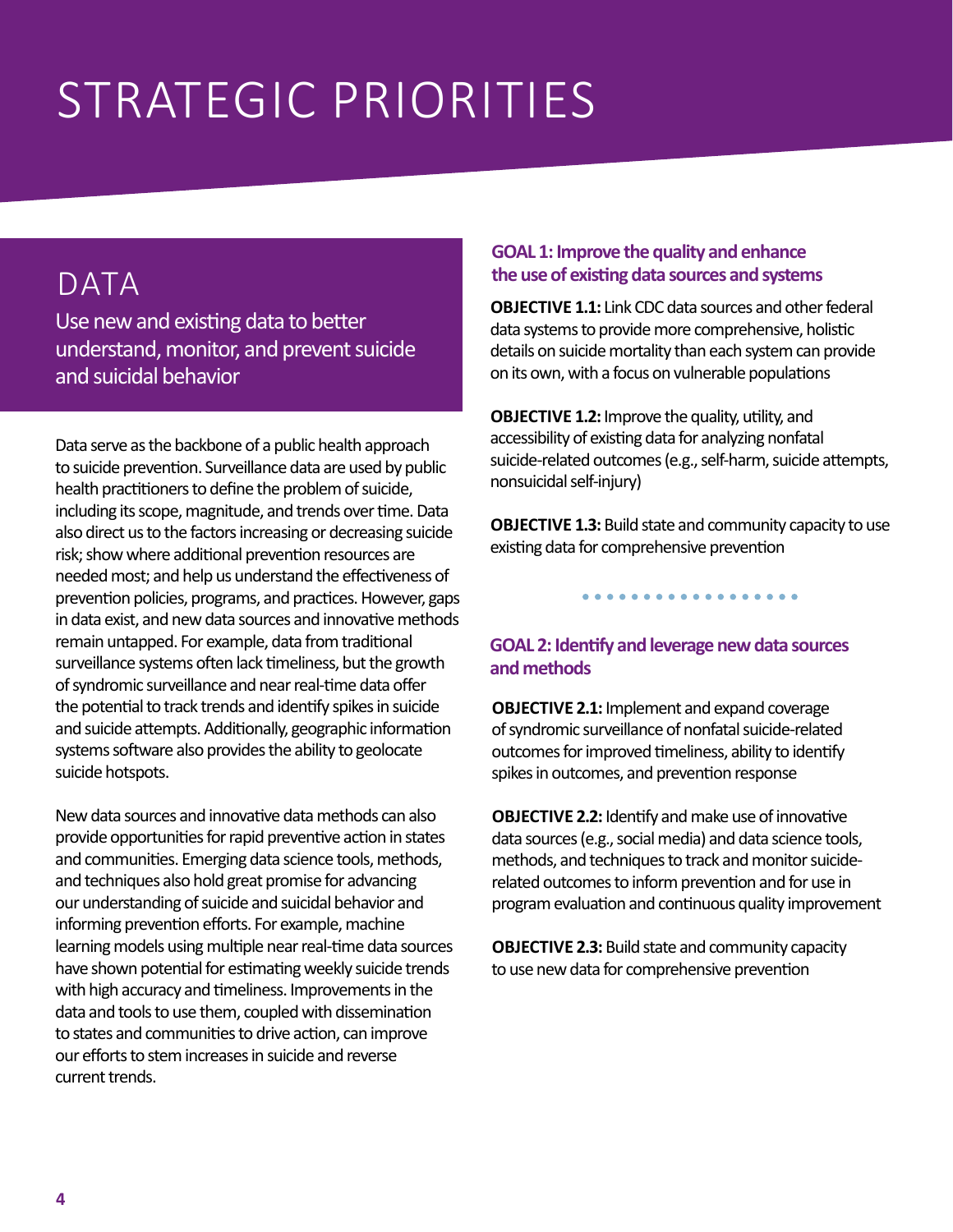### **SCIENCE**

Identify risk and protective factors and effective policies, programs, and practices for suicide prevention in vulnerable populations

While people of any age, race/ethnicity, and gender/sex are at risk for suicide, data have shown that certain populations, including but not limited to, veterans, rural populations, sexual and gender minorities (i.e., LGBTQ), middle-aged adults, and tribal populations, currently experience substantially higher rates of suicide than the general population. Gaps exist in our current understanding of how best to reach and prevent suicide in these vulnerable populations. To bridge this gap, existing prevention policies, programs, and practices must be rigorously evaluated for impact, and additional research is needed to identify population-specific factors that decrease suicide risk in these subgroups. Improved understanding of these factors can be used to evaluate the effectiveness of new culturally relevant strategies and approaches to expand the evidence base and prevent suicide in more tailored and targeted ways. Additionally, this new information can be used to adapt existing policies, programs, and practices with the best available evidence, as found in CDC's *Preventing Suicide: A Technical Package of Policy, Programs, and Practices* (CDC, 2017). This technical package provides information on prevention strategies and approaches to achieve and sustain suicide rate reductions and, in tandem with the Action Alliance's *Transforming communities: Key elements for the implementation of comprehensive community-based suicide prevention*, can serve as a road map for prevention decision-making (NAASP, 2016).

#### **GOAL 3: Improve understanding of the factors that increase or decrease suicide risk in vulnerable populations**

**OBJECTIVE 3.1:** Conduct studies to identify populationspecific risk and protective factors that can be used to guide allocation of science and policy resources to prevent suicide

**OBJECTIVE 3.2:** Work with partners to improve insights into risk and protective factors, inform prevention activities, and support sustainability of suicide prevention in vulnerable populations

.................

### **GOAL 4: Evaluate suicide prevention strategies in vulnerable populations**

**Objective 4.1:** Rigorously evaluate existing policies, programs, and practices with the best available evidence in vulnerable populations

**Objective 4.2:** Identify and rigorously evaluate innovative suicide prevention strategies that have not yet been evaluated or not evaluated in specific vulnerable populations

**Objective 4.3:** Conduct systematic reviews of policies, programs, and practices with effectiveness on suicide risk in specified vulnerable populations

**Objective 4.4:** Update the technical package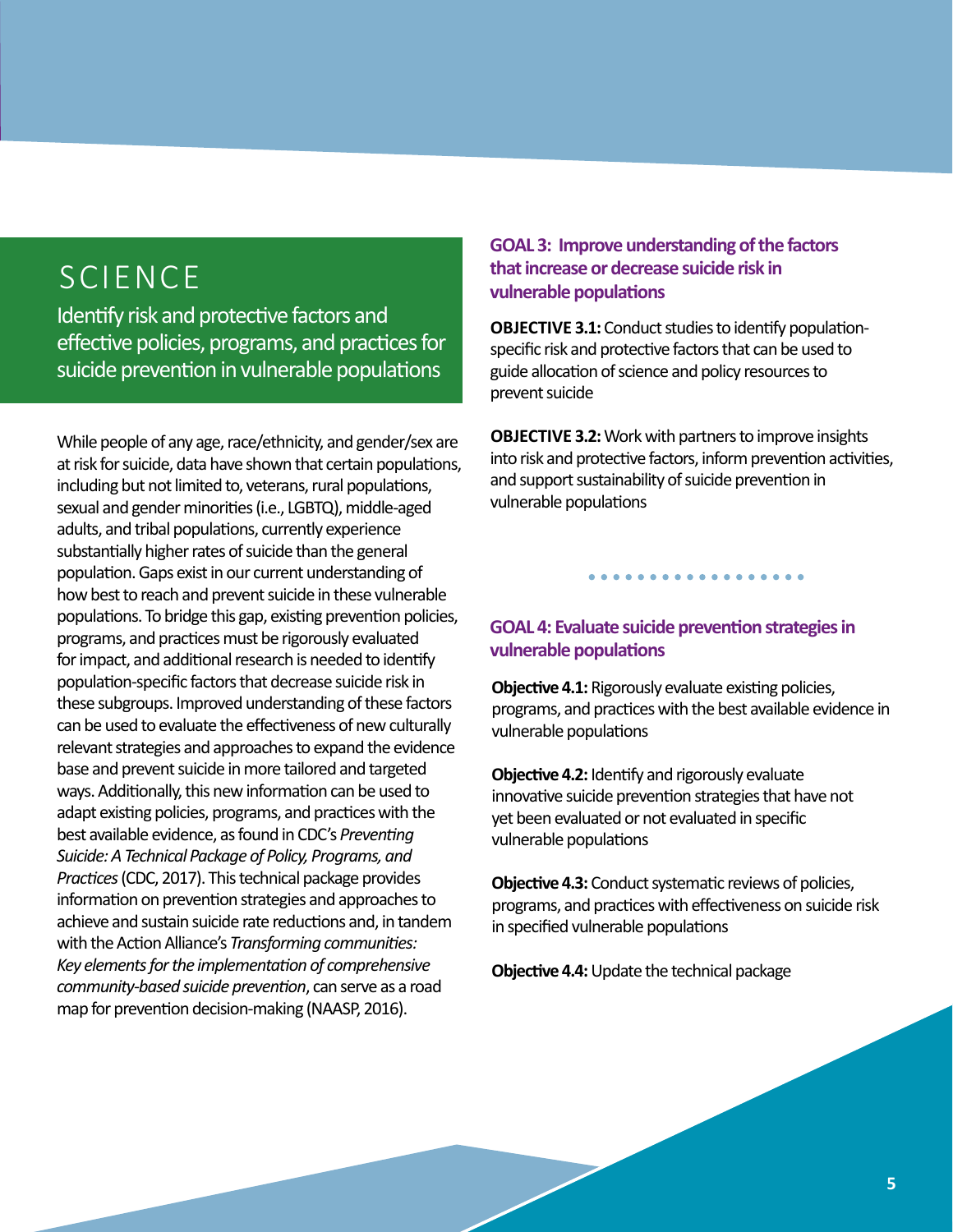### ACTION Build the foundation for CDC's national suicide prevention program

Limited resources for suicide prevention have often necessitated piecemeal approaches to prevention in states and communities. A more strategic, coordinated, and comprehensive public health approach to prevention offers greater likelihood for success. Specifically, working with multi-sectoral partners, states and communities can use data to identify vulnerable populations at increased risk of suicide; leverage and evaluate current prevention policies, programs, and practices in the community; and fill prevention gaps by selecting, implementing, and evaluating multiple and complementary policies, programs, and practices with the best available evidence from the CDC technical package. Such an approach has not been rigorously evaluated and many states and communities may require capacity building or additional resources to carry out such an approach. CDC will support the implementation and evaluation of this comprehensive public health approach in states and communities and will help further build state and community capacity through technical assistance and translation of its technical package for improved practical application and sustainability.

#### **GOAL 5:** I**mplement and evaluate comprehensive suicide prevention in vulnerable populations**

**OBJECTIVE 5.1:** Fund jurisdictions (e.g., states, communities, tribes) to implement and evaluate a coordinated and comprehensive public health approach to suicide prevention based on data and using multiple strategies and approaches with the best available evidence

**OBJECTIVE 5.2:** Build capacity within funded jurisdictions (e.g., states, communities, tribes) by providing technical assistance, in collaboration with other partners, on the public health approach, including the use of data and implementation and evaluation of the strategies and approaches in the technical package

**OBJECTIVE 5.3:** Build a community of practice for comprehensive suicide prevention

#### **GOAL 6: Translate the technical package**

**OBJECTIVE 6.1:** Translate the technical package for improved practical application based on lessons learned through updated guidance, decision-making, implementation, and evaluation materials for states and communities

. . . . . . . . . . . . . . . . . .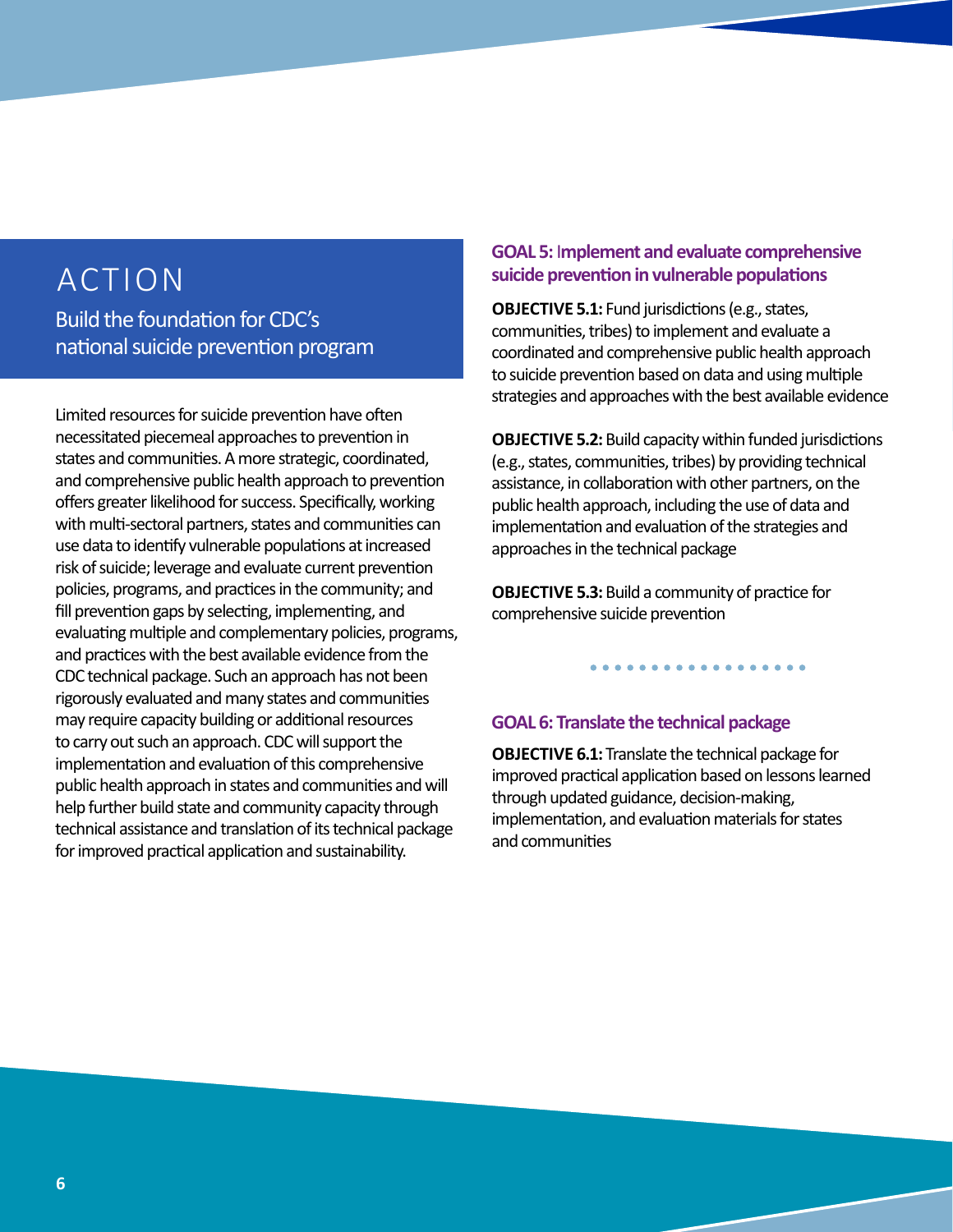### COLLABORATION

Develop and implement wide-reaching partnership and communication strategies to raise awareness and advance suicide prevention activities

While each of the data, science, and action strategic priorities relies on partnerships and communication to advance and promote the work, a specific priority focused solely on the broader use of these domains is necessary. This priority will advance CDC's and public health's visibility and leadership in suicide prevention; communicate program outcomes; and through collaboration and coordination with governmental and non-governmental partners, raise awareness with the public, decisionmakers, and other stakeholders about the importance of a coordinated and comprehensive public health approach to suicide prevention. These efforts will build upon the long-standing partnerships and strong leadership on suicide prevention among federal and non-federal stakeholders (such as the Action Alliance, SPRC, and AFSP). This in turn, may enhance the response to suicide and help states, localities, and tribes achieve their suicide prevention goals.

**GOAL 7: Work with partners to advance a coordinated and comprehensive public health approach to suicide prevention** 

**OBJECTIVE 7.1:** Develop and implement a partnership strategy to advance CDC strategic priorities and the public health approach and to support state and local health departments in suicide prevention

**OBJECTIVE 7.2:** Foster and grow strategic partnerships in both the public and private sectors

. . . . . . . . . . . . . . . . . .

**OBJECTIVE 7.3:** Support program participants in developing partnership strategies

**GOAL 8: Raise awareness of CDC's coordinated and comprehensive public health approach to suicide prevention** 

**OBJECTIVE 8.1:** Develop and implement a communication strategy to advance CDC's suicide prevention mission and the role of public health in suicide prevention

**OBJECTIVE 8.2:** Communicate CDC's suicide prevention priorities, data and research, promising and best practices, and program successes with stakeholders

**OBJECTIVE 8.3:** Support funded jurisdictions in developing and implementing communication plans based on theory, research, and best practices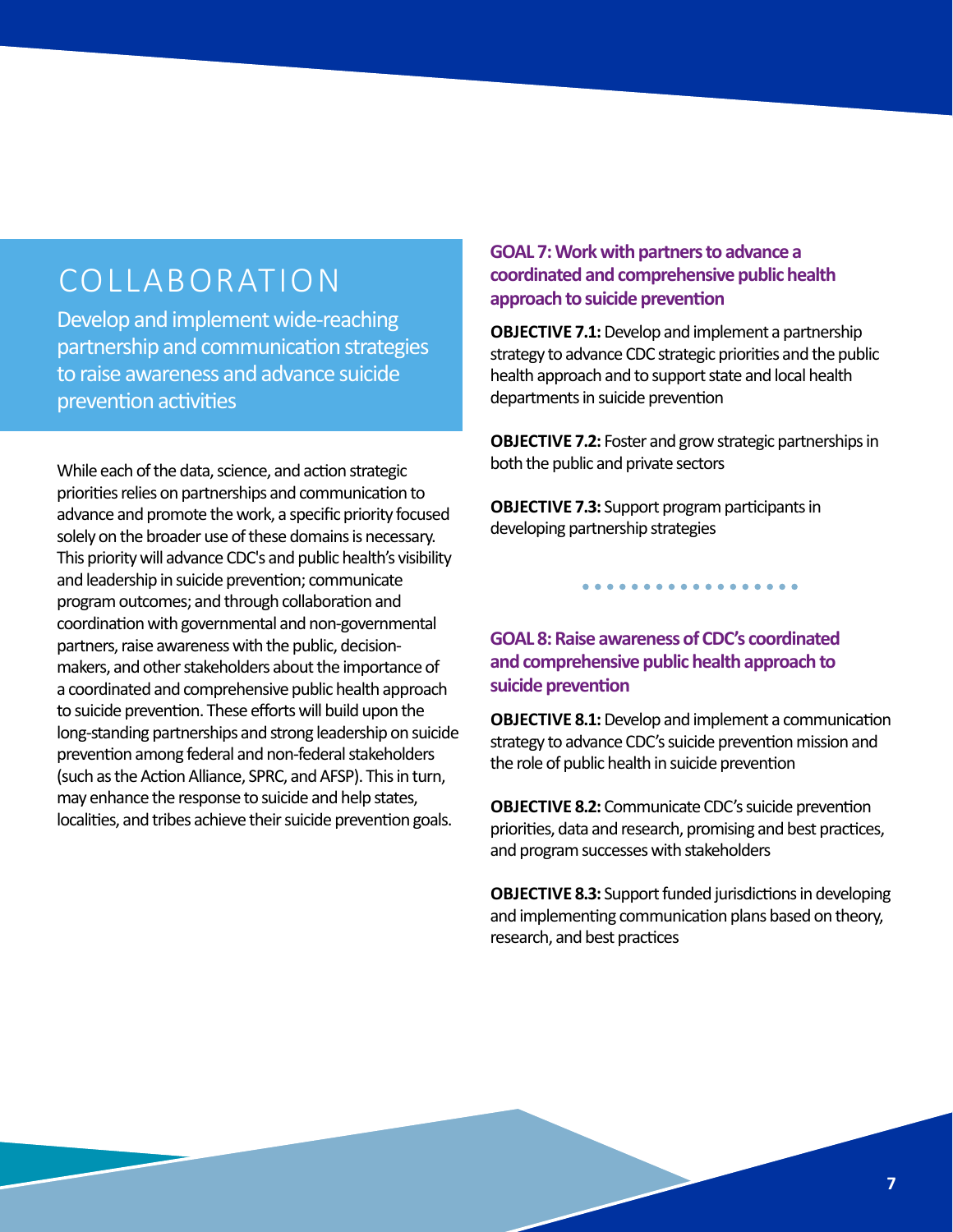# ACKNOWLEDGEMENTS

**We would like to acknowledge** the many individuals who contributed to the development of the CDC Suicide Prevention Strategic Plan. We give special thanks to our Rapid Design Team, including leadership from the Division of Injury Prevention (DIP) and the Division of Violence Prevention (DVP), for their direction, expertise, and guidance throughout this process.

Additionally, we extend our gratitude to the NCIPC staff and partners who contributed to this plan for their time, insight, and determination to see this effort through to the end.